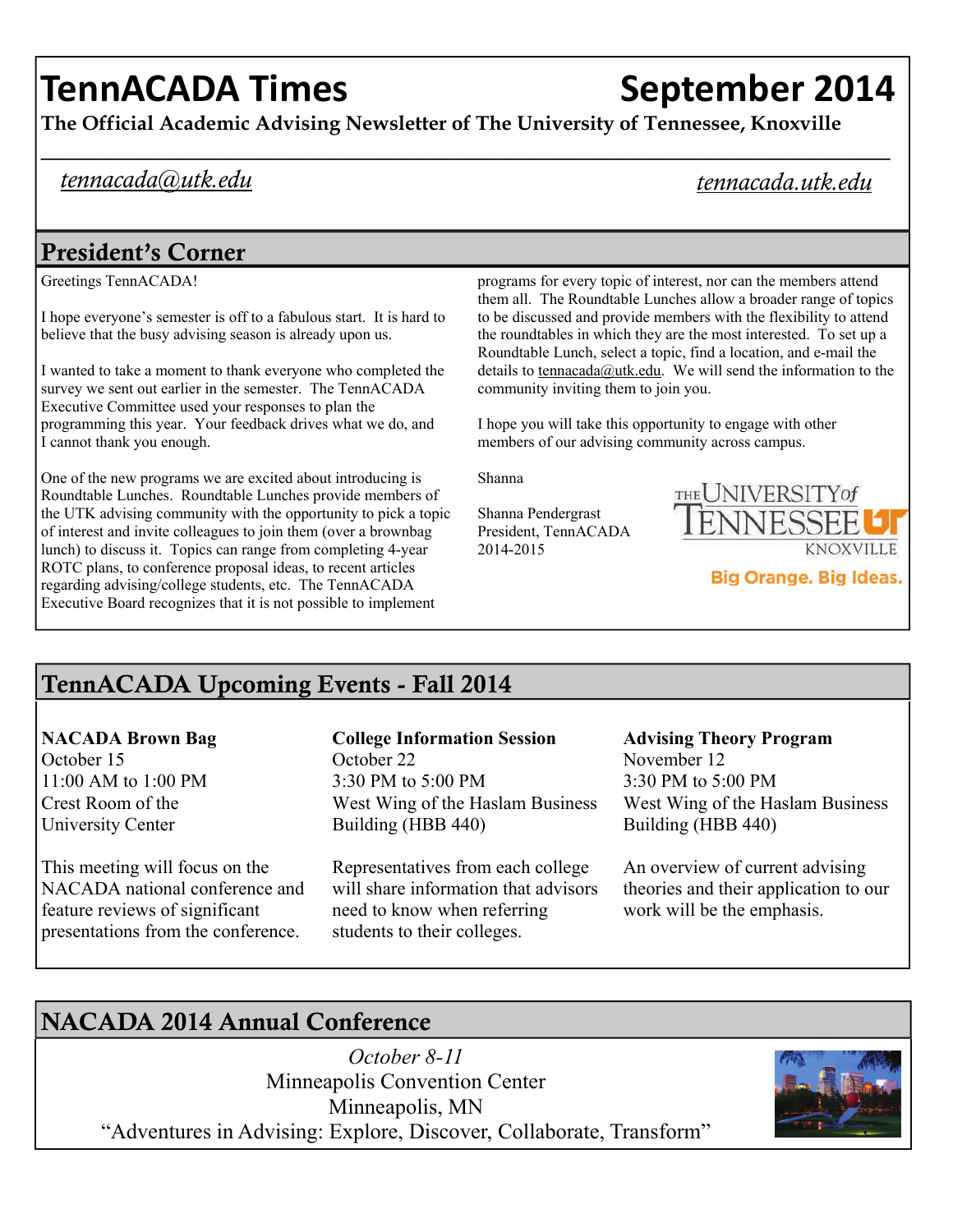# New to the UT Advising Community: Demetria Mells

*Demetria Mells comes to UT from Tennessee Tech University with ten years of academic advising experience working with students pursuing a teaching license in the College of Education. She has joined UT in the College of Education, Health, and Human Sciences as a coordinator.* 

#### **How did you get involved with academic advising, and how long have you been working at UT?**

I started at UT on July  $7<sup>th</sup>$ , so I have only been here a short two months. I previously worked at Tennessee Tech University in the College of Education and had been there for the past ten years in academic advising. I was interested in academic advising because I completed my own education as a "transfer" student and often felt that those students didn't really have a voice on campus, so when the opportunity became available to work primarily with the transfer population in education at TTU, I jumped at the chance. During the ten years that I worked at TTU, I had the wonderful opportunity to expand my knowledge and experience by working with a variety of different student populations and helping them meet their educational goals, and I look forward to continuing that at UT.

#### **What do you like most about working with students in the College of Education, Health, and Human Sciences?**

I enjoy working with all students, and I love working with students that want to become future educators. The educational path can be a challenging one, and I hope, as an advisor, that students know I am here to help them walk the path and know that they are not alone. Students have such passion and desire to give back, and when they find the career path that they know is right for them, it is such a joy to be a part of the process and see them accomplish their goals.

#### **What qualities and characteristics do you think are important for an academic advisor to be successful?**

I think advisors need to be empathetic and able to communicate effectively. Often times the advisor may be that one constant individual that students see for their entire academic careers. Advisors need to be able to communicate with patience and understanding but still convey what is required for students to be successful, and when life happens, be there to help students still meet their educational goals.

#### **Outside of work, what hobbies or interests do you have?**

I love to read!! Not too exciting to some, but I always say a new book is a new adventure (when I can't get away, because I also love to travel with friends and family). My son turned me into a football and basketball fanatic (I like basketball more), so you can frequently find me watching a game as well.